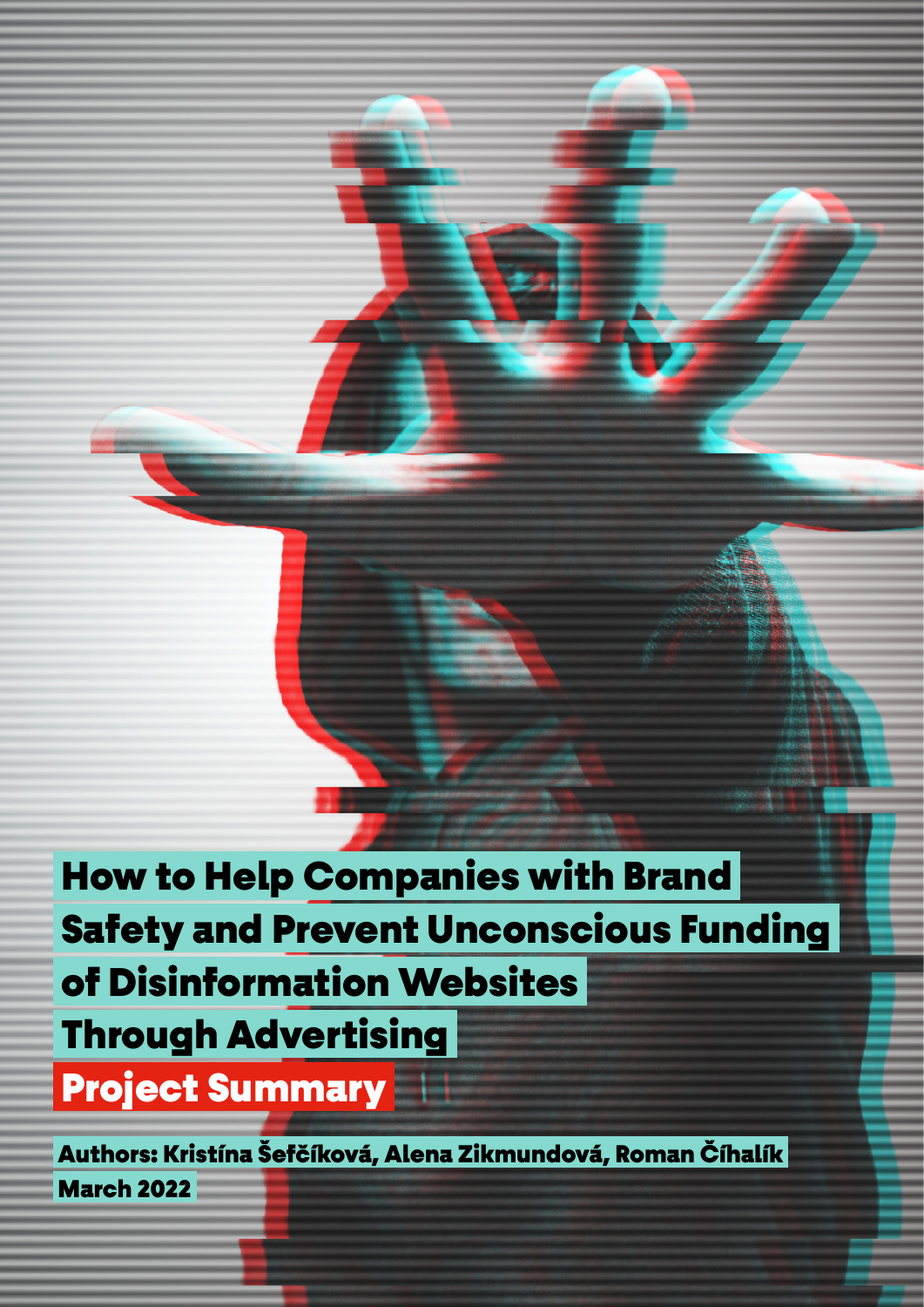This project summary aims to present the project structure and development of our series of webinars for private companies about disinformation and brand safety to other researchers and activists who might be interested in a similar enterprise. Countering disinformation is not an effort reserved for state institutions or the research community. In fact, it cannot be effective without applying a whole-of-society approach, which also means involving the private sector. This was the starting point of Prague Security Studies Institute's (PSSI) project of a series of webinars with embassies and chambers of commerce for private companies which zeroed in on the role of the private sector in countering disinformation. The aim of the project was to prevent companies from helping fund disinformation websites through advertising revenues and support non-advertising on such websites as an ethical standard of business.

PSSI teamed up with two Czech initiatives in this effort — NELEŽ (GET REAL) and Fair Advertising. The Fair Advertising initiative<sup>1</sup> provides monitoring and the impetus for action for the private sector – it warns companies when their advertising appears on websites with problematic content. The NELEŽ initiative<sup>2</sup> connects companies that have publicly pledged to the ethical standard of non-advertising on disinformation sites and provides brands a guide<sup>3</sup> on how to prevent their advertising from appearing on undesirable websites. Cooperation with such initiatives is crucial in the case of countries where the legislature does not tackle these issues, as in the Czech Republic.

We co-organized seminars with embassies and chambers of commerce for private companies associated with them. These institutions are directly connected to companies and motivated to offer them a quality educational program or to include similar seminars in already performed activities, e.g., within Corporate Social Responsibility (CSR) communication. Cooperation with such institutions is therefore important for researchers and activists to facilitate contact with the private sector.

As for the content of the seminars, PSSI's researchers firstly provided the participants with a general overview of the Czech disinformation scene, including its business models and the role of advertising revenue within them. In the Czech Republic, readers' contributions and advertising revenues are in fact the most frequent sources of income for disinformation websites, according to PSSI's previous research which identified four categories of disinformation websites based on their business model.4 Then, representatives of Fair Advertising demonstrated the issue with specific examples of brands unconsciously advertising on disinformation websites. Monitoring these cases is a long-term activity of this initiative, which posts these examples on its [Twitter ac](https://twitter.com/AdvertiseFAIR)[count](https://twitter.com/AdvertiseFAIR) and warns the individual brands about the reputational risk they are in. Last but not least, representatives of NELEŽ educated the participants on how to protect their brands and the tools they can use to block displaying their advertising on disinformation websites.<sup>5</sup>

The ideal target audience for this type of seminars are PR and marketing experts and advertisers who oversee brand communication in the online space. To convey the message more effectively, it is useful to have a guest lecturer from the private sector itself, e.g., from a given country's cooperating embassy, who can talk about their brand's approach to brand safety. We recommend focusing on large and well-known brands which are associated with strong PR potential and are also significant advertisers. For example, our past seminars involved representatives of Vodafone or Provident Financial.

<sup>1</sup> Fair Advertising, <http://fairadvertising.cz/>

<sup>2</sup> NELEŽ, <https://www.nelez.cz/en/>

<sup>3</sup> "Návod na zablokování dezinformačních webů ", NELEŽ, [https://www.nelez.cz/cms/storage/uploads/2021/11/02/blokace\\_deziwebu\\_uid](https://www.nelez.cz/cms/storage/uploads/2021/11/02/blokace_deziwebu_uid_61815ea13f7ad.pdf) [\\_61815ea13f7ad.pdf](https://www.nelez.cz/cms/storage/uploads/2021/11/02/blokace_deziwebu_uid_61815ea13f7ad.pdf)

<sup>4</sup> Jonáš Syrovátka, Julie Vinklová, Lindsay Wojtula a Alena Zikmundová, "DEZINFORMACE JAKO BYZNYS", Prague Security Studies Institute, [https://](https://www.pssi.cz/download//docs/8207_751-dezinformace-jako-byznys.pdf) [www.pssi.cz/download//docs/8207\\_751-dezinformace-jako-byznys.pdf](https://www.pssi.cz/download//docs/8207_751-dezinformace-jako-byznys.pdf)

<sup>5</sup> NELEŽ provides **[a guide](https://www.nelez.cz/cms/storage/uploads/2021/11/02/blokace_deziwebu_uid_61815ea13f7ad.pdf)** for this process on its website for any brand that wants to protect itself.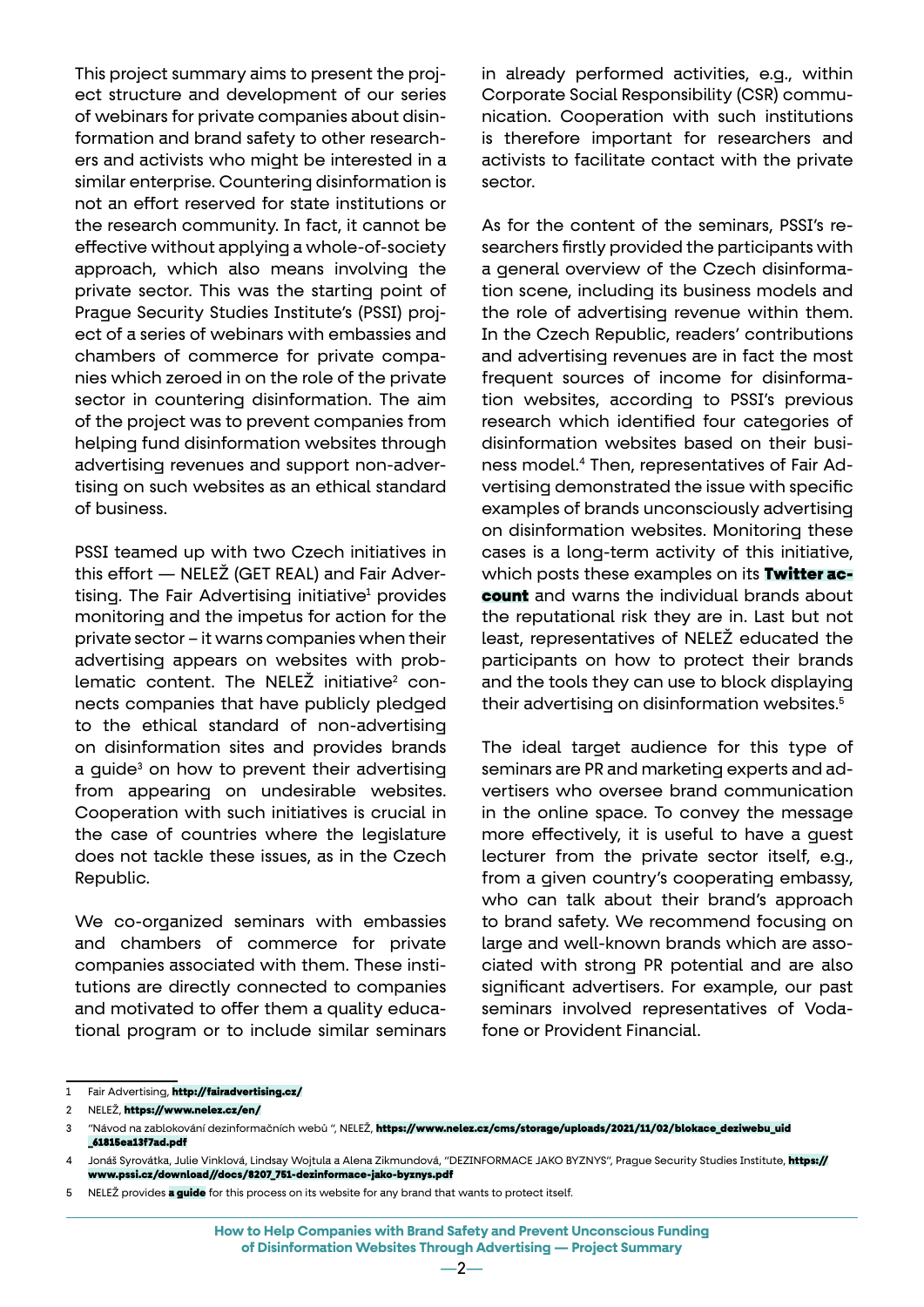The basis of any similar project lies in data and research. The first dimension is complex knowledge of the local media scene and market, especially of the local disinformation scene. This includes the modus operandi of said media, the connections between, and their reach among the population. It is crucial to identify websites with problematic content where advertising placement would present a reputational risk to a brand. For example, NELEŽ provides a list of websites which it considers as disinformation outlets where advertising is not recommended. Their list is based on a complex methodology, which includes using three different mechanisms to determine harmfulness of a given medium, including the findings of a specialised military intelligence system OSINT and journalistic standards.<sup>6</sup> It is important to remember that these types of lists also need a guarantor present. That is why for a similar type of project, we recommend cooperation with the research community focusing on disinformation, with expertise based on long-term monitoring and scrutiny of the local (dis)information scene.

Besides mapping the types of local media based on content, knowledge of its financial models is essential. Therefore, the second dimension is the business aspect of disinformation media. Like all media, websites spreading disinformation and manipulative content require funding to keep up their operation. According to PSSI's previous research, by renting advertising space, these websites can accumulate up to 190 000 CZK per month. This number is an estimate consulted with advertising experts and concerns Czech websites on the list of platforms with problematic content created by the Slovak organisation Konspiratori.sk,7 and the majority of this sum goes to the top-10 most visited websites.<sup>8</sup> Spreading disinformation and conspiracy theories online can therefore be a financially rewarding business in the Czech Republic. A similar type of research is recommended to map the local aspects of disinformation as business which later helps to provide concrete data and a clear picture to the target audience.

After this data is acquired, outreach activities are needed to convey the findings to the target audience – the private sector. As was mentioned, our project model included approaching embassies, chambers of commerce and other institutions connecting the private sector, such as the Confederation of Industry of the Czech Republic. These institutions can help researchers to approach private companies and provide the organisational basis for the educational activities. Thanks to this model, we were able to approach over 130 representatives of the private sector including international corporations such as Honeywell, T-Mobile, and DHL Express.

Such seminars should strive to convey the full picture of the issue of disinformation and brand safety, as well as educate private companies about all the previously mentioned dimensions. Media literacy is another long-term strategy for countering disinformation and should be brought up. This includes introduction of the local disinformation scene in general but also outlining to participants how to tell apart serious and potentially toxic media themselves. The second step is explaining the business model of these websites and how much advertising contributes to their continued activity.

The potential consequences for a brand, meaning the reputational risks of letting people associate a brand with such websites, need emphasis — especially in today's world where consumers pay more and more attention to social responsibility of brands they support. Non-advertising on disinformation sites should be promoted as a standard of ethical business. It is also important to include sufficient space for questions and discussions in these seminars. Encourage the brand representatives to engage in a constructive discussion and to share their experience, e.g. whether their

<sup>6</sup> NELEŽ, <https://www.nelez.cz/en/>

<sup>7 &</sup>quot;List of websites with controversial content", konšpirátori.sk, <https://konspiratori.sk/zoznam-stranok/en>

<sup>8</sup> Jonáš Syrovátka, Alena Zikmundová, Šimon Pinkas, Vanessa Maderová, " BUSINESS OF DISINFORMATION: STAKEHOLDER PERSPECTIVES AND WAY FORWARD", Prague Security Studies Institute, [https://www.pssi.cz/download//docs/8449\\_pssi-stakeholder-perspectives-en.pdf](https://www.pssi.cz/download//docs/8449_pssi-stakeholder-perspectives-en.pdf)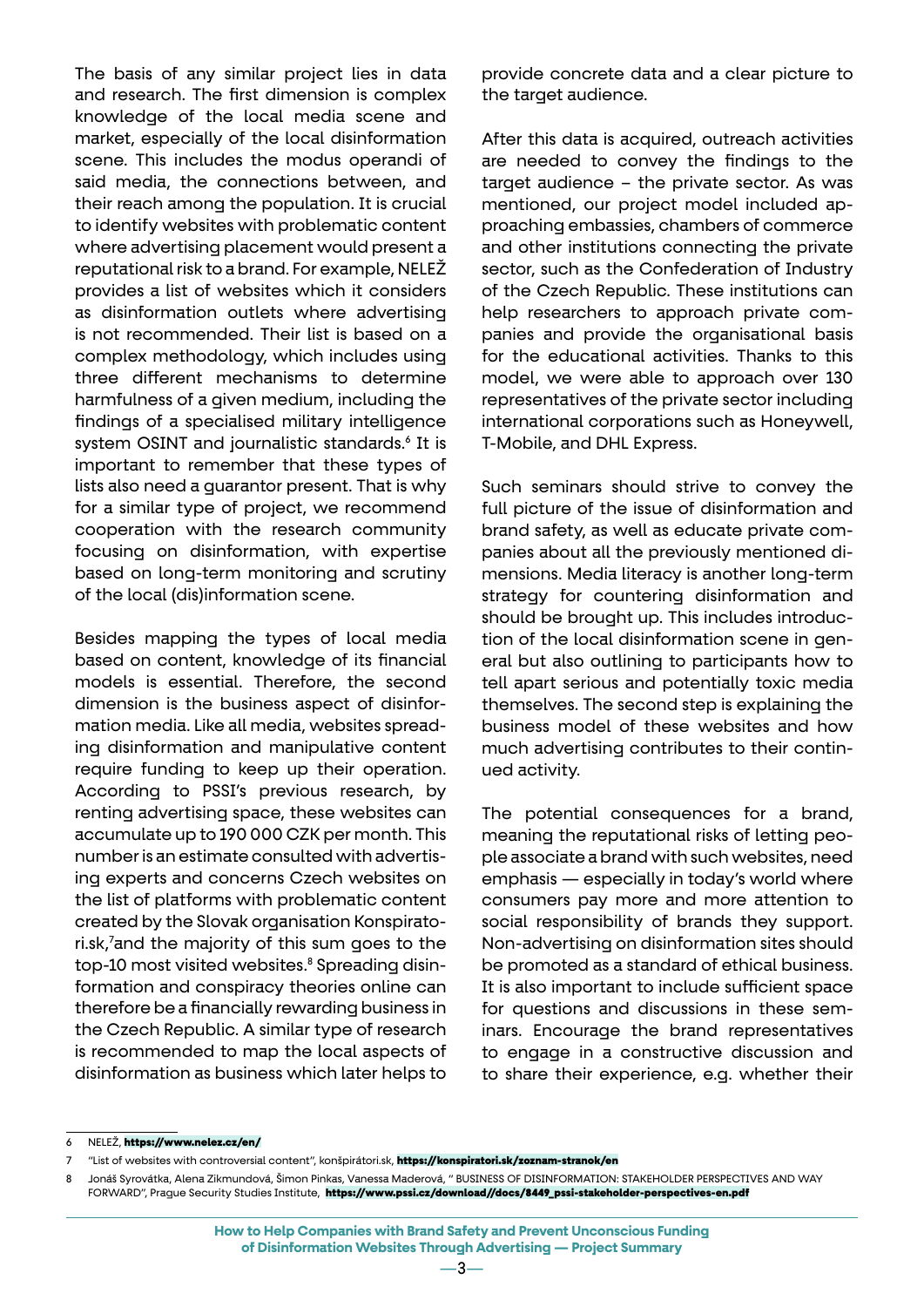brand is aware of this issue and how the brand tackles it.

Lastly, practical tools are needed to put all the amassed knowledge into action. This means that companies interested in this issue and dedicated to preventing supporting disinformation websites need to know what to do in practice to achieve this goal. Here, knowledge of the local legislature plays a role. In the Czech Republic, there is no legislature tackling this issue, that is why multiple civil initiatives are active in this field. This is the case of NELEŽ and Fair Advertising, and there are many others around the world that can serve as an inspiration — Sleeping Giants in the US, $\degree$ Stop Funding Hate in the UK,<sup>10</sup> or more locally,

Konšpirátori in Slovakia.11 We recommend teaming up with local initiatives who can provide support and guidance to companies who want to protect their brand, and to involve representatives of these initiatives in the educational activities.

Do not hesitate to contact PSSI, NELEŽ, or Fair Advertising if you want to learn more about how disinformation damages business and what can be done about it. In case of further interest in the matter, as part of this project we also published a blog post summarising the approach of the Czech private sector to the issue of disinformation and safety, based on the experience of the three involved organisations and their educational activities.

## Contacts:

**Kristína Šefčíková**, Project Manager, Prague Security Studies Institute – [sefcikova@pssi.cz](mailto:sefcikova%40pssi.cz?subject=) **Alena Zikmundová**, Founder of Fair Advertising – [info@fairadvertising.cz](mailto:info%40fairadvertising.cz?subject=) **Roman Číhalík**, Chairman of NELEŽ – [info@nelez.cz](mailto:info%40nelez.cz?subject=)

<sup>9</sup> Sleeping Giants, Twitter, [https://twitter.com/slpng\\_giants?lang=en](https://twitter.com/slpng_giants?lang=en)

<sup>10</sup> Stop Funding Hate, <https://stopfundinghate.info/>

<sup>11</sup> Konšpirátori.sk, <https://konspiratori.sk/>

**How to Help Companies with Brand Safety and Prevent Unconscious Funding of Disinformation Websites Through Advertising — Project Summary**